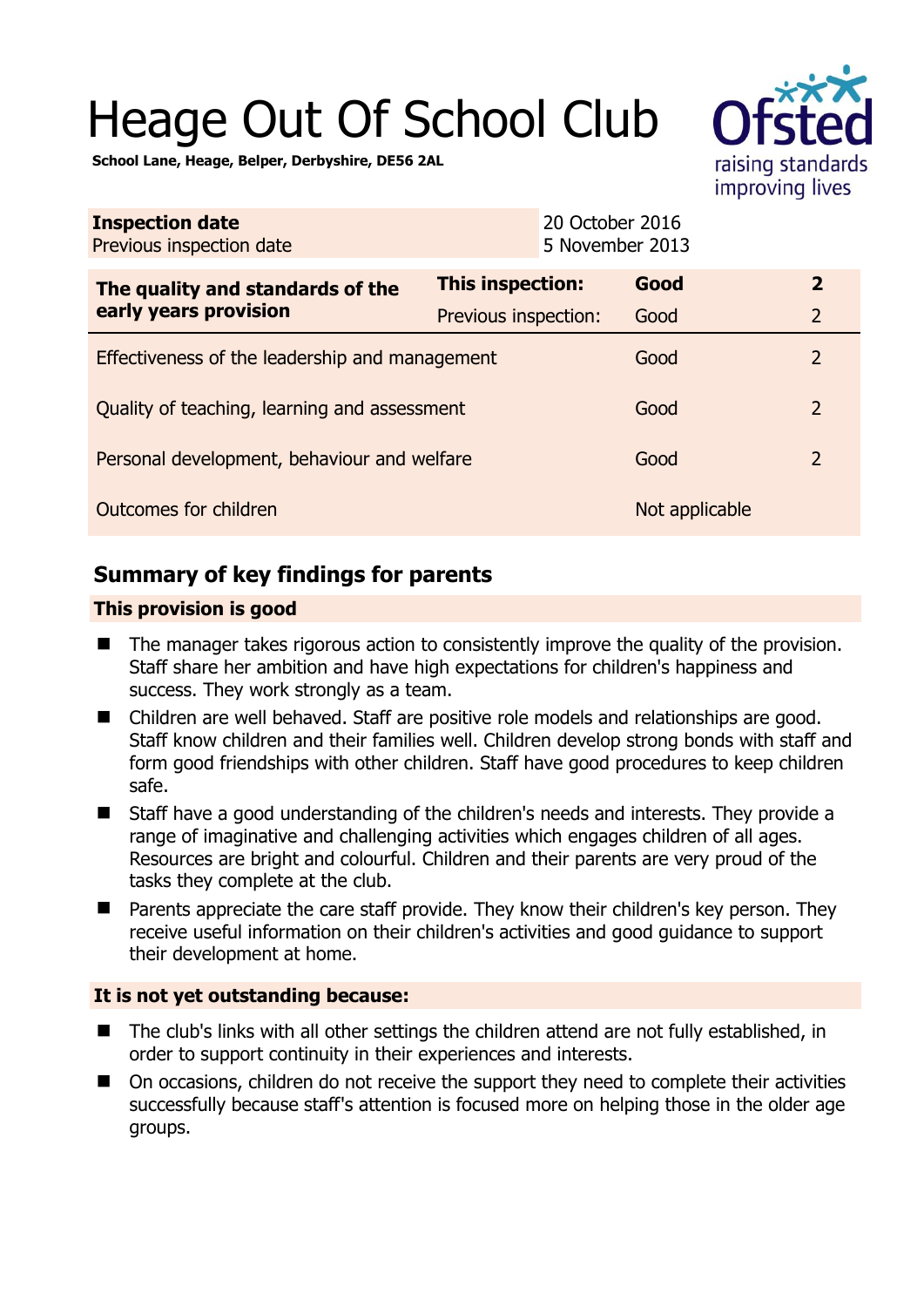## **What the setting needs to do to improve further**

#### **To further improve the quality of the early years provision the provider should:**

- build on the links with other settings children attend to support greater continuity in their experiences
- organise group activities more effectively, so children consistently receive the support they need from staff to be as successful as possible.

#### **Inspection activities**

- The inspector observed the quality of teaching during activities, indoors and outdoors, and assessed the impact this has on children's learning.
- The inspector completed a joint observation with the manager.
- The inspector held a meeting with the manager. He looked at relevant documentation, such as the club's self-evaluation and evidence of the suitability of staff.
- The inspector spoke to a small selection of parents and took account of their views.

#### **Inspector**

Andrew Clark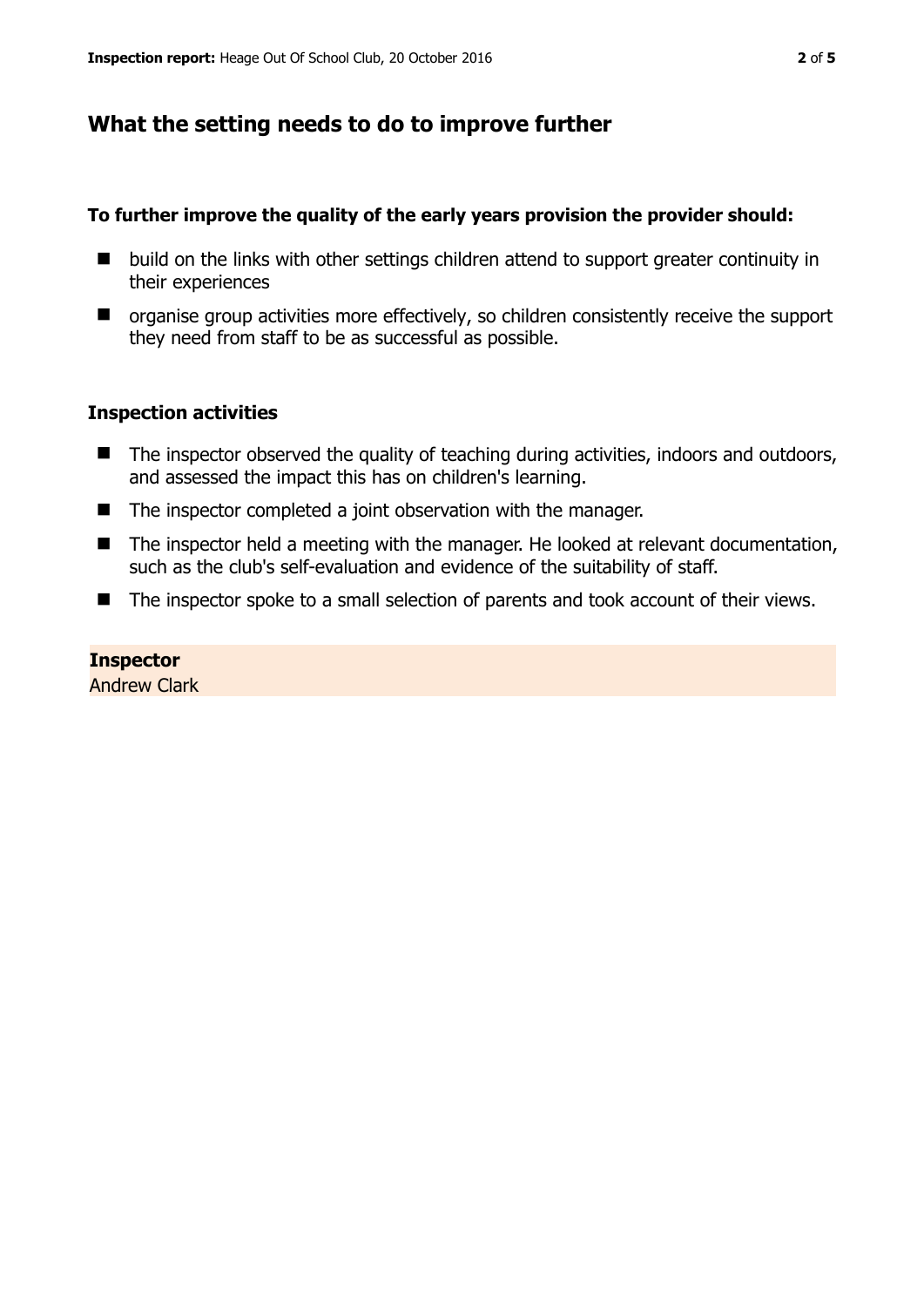## **Inspection findings**

#### **Effectiveness of the leadership and management is good**

The well-qualified manager provides sharply focused and supportive leadership to her staff. There are good procedures for staff's professional development. The leadership gathers the views of parents, staff and children to evaluate the quality of the provision and plan future improvements. Staff have well-established roles and responsibilities which they fulfil well. Arrangements for safeguarding are effective. All staff have first-aid training and know how to respond to an incident. Daily checks are carried out to ensure the premises are safe. Staff are well deployed to supervise children at all times. All staff have attended child protection training and they ensure their knowledge and understanding is up to date.

#### **Quality of teaching, learning and assessment is good**

Children enjoy their time at the club. Staff gather useful information from parents about children's interests and what they know and can do when they first join the club. Staff help children to listen carefully to others and follow directions. They encourage children to make choices and to try hard. For example, children experiment with different ways to glue the eyes to the glittery Halloween bats that they have made and take time to get the position just right. Staff support children to solve puzzles and problems in their games and activities. They help them to understand how the bricks from the construction toys can be joined together to build strong walls which will keep the enemy out. Staff broaden children's interests through a wide range of visits to places of interest. They provide good opportunities for children to listen to stories or read a wide range of fiction or factual books.

#### **Personal development, behaviour and welfare are good**

Relationships are good and children are confident in their surroundings. They play together happily. Parents say that their children enjoy being at the club. Children enjoy sharing ideas and playing together. For example, they work together to make pompoms and bracelets to sell to raise funds for charity. Children behave well and they work with staff to develop the rules for the club. They tidy up together well when they complete an activity. Staff promote children's knowledge and understanding of healthy lifestyles well. They help children to make healthy choices and enjoy a well-balanced range of snacks. They encourage children to be independent and confident in their own ability. Staff help children to be tolerant towards those who hold different ideas and beliefs to their own. For example, children celebrate different cultural festivals and hold special activity days.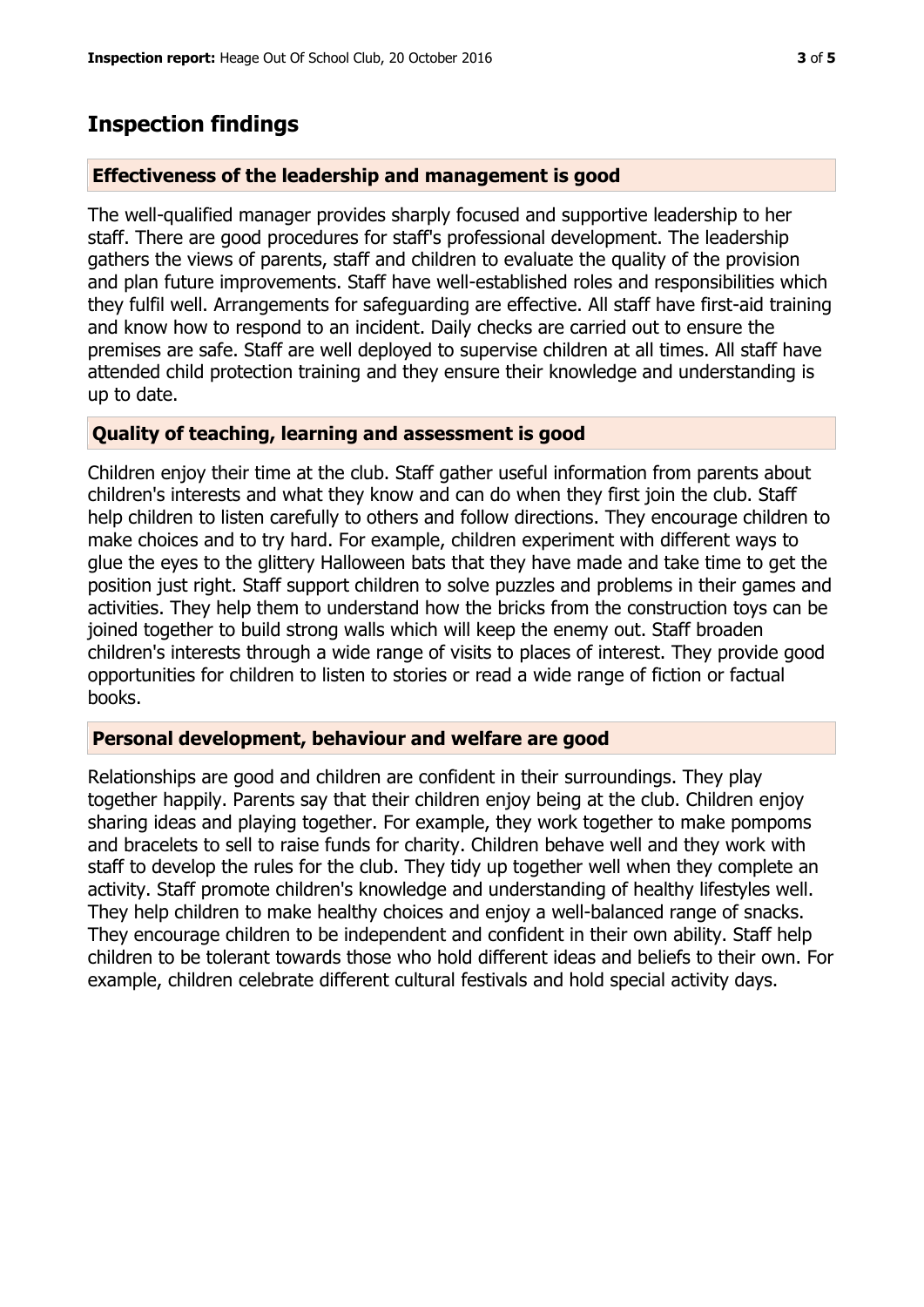# **Setting details**

| Unique reference number                             | 207285                                                                               |  |
|-----------------------------------------------------|--------------------------------------------------------------------------------------|--|
| <b>Local authority</b>                              | Derbyshire                                                                           |  |
| <b>Inspection number</b>                            | 1075657                                                                              |  |
| <b>Type of provision</b>                            | Out of school provision                                                              |  |
| Day care type                                       | Childcare - Non-Domestic                                                             |  |
| <b>Registers</b>                                    | Early Years Register, Compulsory Childcare<br>Register, Voluntary Childcare Register |  |
| Age range of children                               | $3 - 8$                                                                              |  |
| <b>Total number of places</b>                       | 32                                                                                   |  |
| Number of children on roll                          | 80                                                                                   |  |
| Name of registered person                           | Janet Susan Bryan                                                                    |  |
| <b>Registered person unique</b><br>reference number | RP511459                                                                             |  |
| <b>Date of previous inspection</b>                  | 5 November 2013                                                                      |  |
| <b>Telephone number</b>                             | 07964250006                                                                          |  |

Heage Out Of School Club was registered in 2000. The club employs five members of childcare staff. Of these, three hold appropriate early years qualifications at level 3 or higher, including one at level 5. The club opens from Monday to Friday from 7.45am until 8.45am and from 3.10pm until 6pm, term time only. The club also operates from 8am until 6pm during school holidays. The club supports children who have special educational needs and disabilities.

This inspection was carried out by Ofsted under sections 49 and 50 of the Childcare Act 2006 on the quality and standards of provision that is registered on the Early Years Register. The registered person must ensure that this provision complies with the statutory framework for children's learning, development and care, known as the early years foundation stage.

Any complaints about the inspection or the report should be made following the procedures set out in the guidance 'Complaints procedure: raising concerns and making complaints about Ofsted', which is available from Ofsted's website: www.gov.uk/government/organisations/ofsted. If you would like Ofsted to send you a copy of the guidance, please telephone 0300 123 4234, or email enquiries@ofsted.gov.uk.